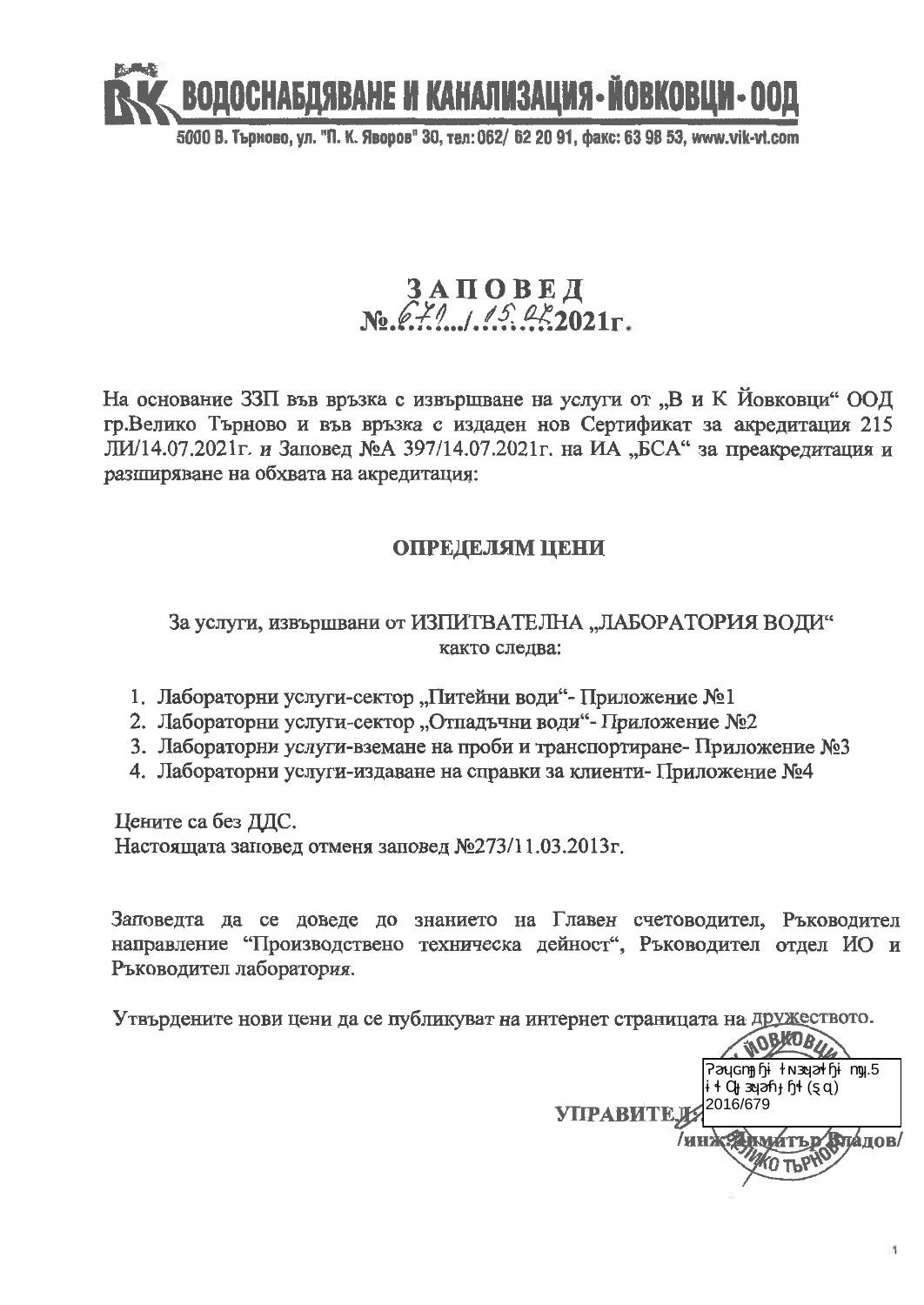# ЦЕНИ БЕЗ ДДС ЗА УСЛУГИ, ИЗВЪРШВАНИ ОТ ИЗПИТВАТЕЛНА "ЛАБОРАТОРИЯ<br>ВОДИ" КЪМ "В И К ЙОВКОВЦИ" ООД В. ТЪРНОВО

#### Приложение №1

#### ЛАБОРАТОРНИ УСЛУГИ - СЕКТОР "ПИТЕЙНИ ВОДИ"

| N <sub>2</sub>          | <b>ПОКАЗАТЕЛ</b>                                   | <b>МЕТОД ЗА</b><br><b>ИЗПИТВАНЕ</b>              | Цена лв.<br>без ДДС |
|-------------------------|----------------------------------------------------|--------------------------------------------------|---------------------|
| 1                       | Активна реакция                                    | БДС 3424:1981 т.1                                | 10,76               |
| $\overline{2}$          | Активна реакция                                    | БДС 17.1.4.27:1980 т.1                           | 10,76               |
| 3                       | Алуминий                                           | ВВЛМ-ПВ-1.2.2007                                 | 12,71               |
| $\overline{\mathbf{4}}$ | Амониев йон                                        | ВВЛМ-ПВ-1.3.2007                                 | 10,58               |
| 5                       | Електропроводимост                                 | <b>БДС EN 27888:2002</b>                         | 7,90                |
| 6                       | Желязо общо                                        | ВВЛМ-ПВ-1.5.2007                                 | 14,38               |
| $\overline{7}$          | <b>Манган</b>                                      | ВВЛМ-ПВ-1.6.2007                                 | 12,87               |
| 8                       | Цвят                                               | БДС 8451:1977 т.2                                | 6,19                |
| 9                       | <b>B</b> <sub>Ky</sub> c                           | БДС 8451:1977 т.3                                | 5,01                |
| 10                      | Мирис                                              | БДС 8451:1977 т.4                                | 5,01                |
| 11                      | Температура                                        | ВВЛМ-ПВ-1.32.2020                                | 5,01                |
| 12                      | Мътност                                            | БДС EN ISO 7027-1:2016<br>T.5.3                  | 16,22               |
| 13                      | Обща твърдост                                      | БДС 3775:1987                                    | 15,14               |
| 14                      | Обща твърдост                                      | ВВЛМ-ПВ-1.31.2020                                | 15,14               |
| 15                      | Сума от калций и магнезий                          | <b>БДС ISO 6059:2002</b>                         | 15,48               |
| 16                      | Калций                                             | <b>БДС ISO 6058:2002</b>                         | 15,03               |
| 17                      | <b>Магнезий</b>                                    | ВВЛМ-ПВ-1.28.2020                                | 28,45               |
| 18                      | Перманганатна окисляемост                          | БДС 3413:1977                                    | 17,21               |
| 19                      | Перманганатна окисляемост                          | ВВЛМ-ПВ-1.30.2020                                | 17,21               |
| 20                      | Сулфати                                            | ВВЛМ-ПВ-1.16.2007                                | 15,95               |
| 21                      | Фосфати                                            | ВВЛМ-ПВ-1.17.2007                                | 12,10               |
| 22                      | <b>Хлориди</b>                                     | БДС 3414:1980                                    | 17,28               |
| 23                      | <b>Хлориди</b>                                     | ВВЛМ-ПВ-1.29.2020                                | 17,28               |
| 24                      | Нитрати                                            | ВВЛМ-ПВ-1.19.2007                                | 11,63               |
| 25                      | <b>Нитрити</b>                                     | ВВЛМ-ПВ-1.20.2007                                | 10,02               |
| 26                      | Остатъчен свободен хлор                            | ВВЛМ-ПВ-1.21.2007                                | 7,39                |
| 27                      | Флуориди                                           | ВВЛМ-ПВ-1.22.2007                                | 10,61               |
| 28                      | Цианиди общи                                       | ВВЛМ-ПВ-1.23.2007                                | 15,73               |
| 29                      | Мед                                                | ВВЛМ-ПВ-1.24.2007                                | 15,57               |
| 30                      | Хром общ                                           | ВВЛМ-ПВ-1.25.2007                                | 12,92               |
| 31                      | Цинк                                               | ВВЛМ-ПВ-1.26.2007                                | 19,88               |
| 32                      | <b>Eop</b>                                         | ВВЛМ-ПВ-1.27.2007                                | 20,28               |
| 33                      | Брой колонии (микробно число) при 37°С             | <b>БДС EN ISO 6222:2002</b>                      | 40,56               |
| 34                      | Брой колонии (микробно число) при 22°С             | <b>БДС EN ISO 6222:2002</b>                      | 37,93               |
| 35                      | Ешерихия коли                                      | <b><i>BAC EN ISO 9308-</i></b><br>1:2014/A1:2017 | 51,01               |
|                         |                                                    | <b>БДС EN ISO 9308-</b>                          |                     |
| 36                      | Колиформи                                          | 1:2014/A1:2017                                   | 62,39               |
| 37                      | Чревни ентерококи                                  | БДС EN ISO 7899-2:2003                           | 48,27               |
| 38                      | Сулфитредуциращи анаероби(clostridia)              | БДС EN 26461-2:2004                              | 56,83               |
| 39                      | Салмонела<br>ВВЛМ - Вътрешно валидиран лабораторен | ISO 19250:2010                                   | 76,85               |

метод

- 2